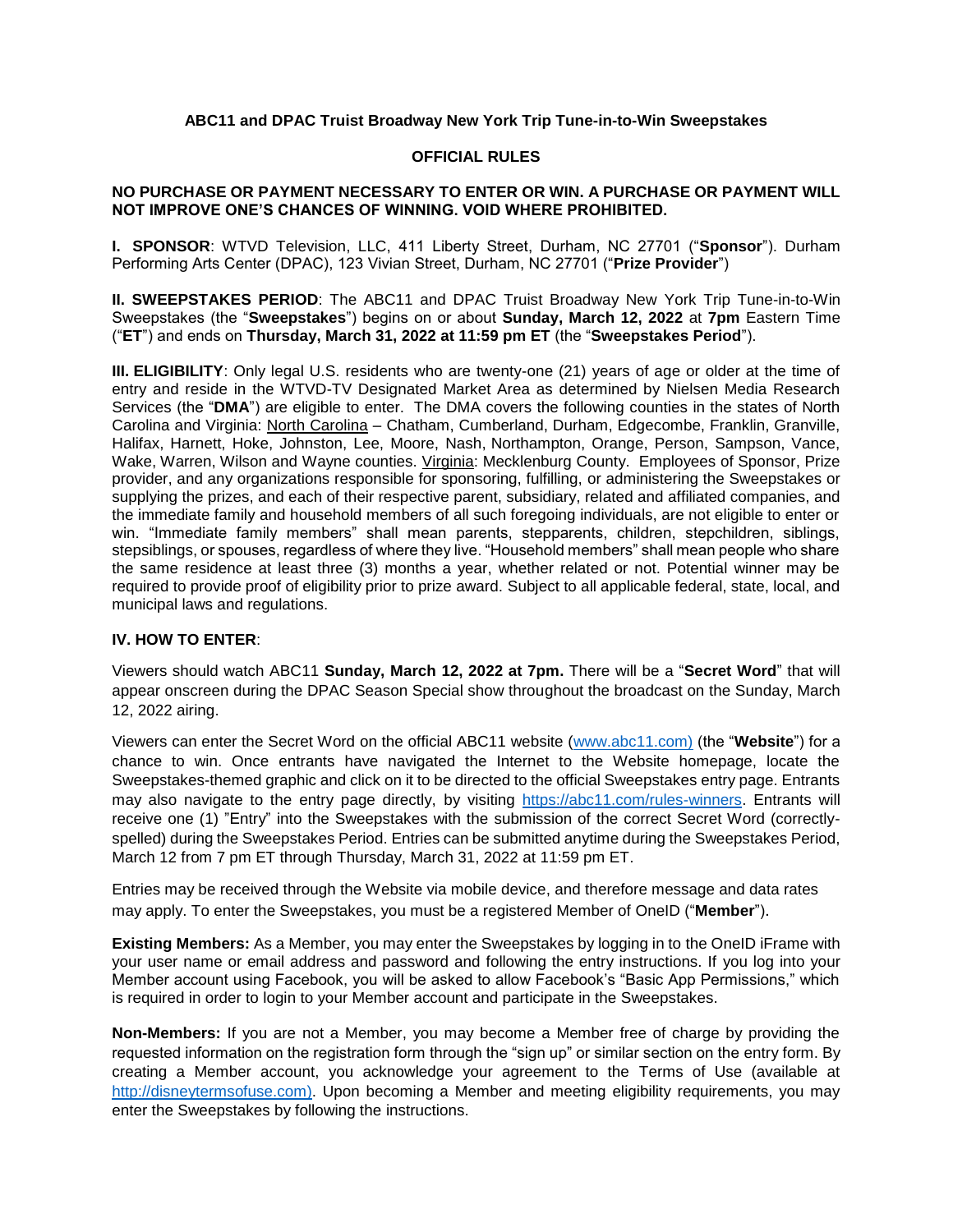By clicking the "Continue" button to continue with your entry, you confirm that you meet the eligibility requirements of this Sweepstakes and agree to these Official Rules.

During the registration and entry process, you may be asked to consent to receive promotional and marketing emails from ABC and/or other members of the Walt Disney family of companies. Consenting to receive promotional, marketing or reminder emails is optional, does not have to be agreed to in order to be eligible to enter the Sweepstakes and does not improve your chances of winning. In the event you do consent to receive these emails, the use of such emails shall be subject to ABC's Privacy Policy, available at [www.disneyprivacycenter.com.](http://www.disneyprivacycenter.com/)

During the entry process, you may be asked to "like" Sponsor's Facebook page. Consenting to "like" Sponsor's Facebook page is optional and does not improve your chances of winning.

CLICK THE CHECK BOX SIGNIFYING THAT YOU HAVE READ AND AGREE TO THESE OFFICIAL RULES. IF YOU DO NOT CHECK THE BOX INDICATING YOUR CONFIRMATION OF AND AGREEMENT TO THE ABOVE, YOU WILL NOT BE ENTERED IN THE SWEEPSTAKES AND CANNOT WIN THE GRAND PRIZE.

**Limit one (1) entry per person during the Sweepstakes Period, regardless of the number of email addresses or Member accounts a person may have**. All Entries must be received by 11:59 pm ET on March 31, 2022. Proof of entering information on the entry form is not considered proof of delivery or receipt of such Entry. Personal information collected in connection with this Sweepstakes will be treated in accordance with Sponsor's Privacy Policy, available at [http://disneyprivacycenter.com/.](http://disneyprivacycenter.com/)

Mass Entries or Entries generated by a script, macro or use of automated methods will be disqualified. If for any reason the Sweepstakes is not capable of running as planned, including infection by computer virus, bugs, tampering, unauthorized intervention, fraud, technical failures, or other causes that corrupt or affect the administration, security, fairness, integrity or proper conduct of the Sweepstakes, Sponsor reserves the right, in its sole discretion, to disqualify any individual who tampers with the entry process, and to cancel, modify or suspend the Sweepstakes. If canceled, Sponsor reserves the right at its discretion to determine the winner using all non-suspect eligible entries received up to the time of cancellation. Sponsor is not responsible for failed, partial, delayed or garbled computer transmissions, or for technical failures of any kind in connection with entries or the entry process, including, but not limited to, electronic malfunction or damage of any network, hardware or software. In the event of a dispute over an electronic Entry, prize will be awarded to the authorized subscriber of the email address listed on the Member account, not the name on the entry form.

#### **V. WINNER SELECTION AND NOTIFICATION;**

One (1) potential winner will be selected at random from all the eligible Entries (including the correctlyspelled Secret Word) received during the Sweepstakes Period. A random drawing will be conducted by the Sponsor and a potential winner will be selected and notified on or about **Monday, April 4, 2022**. Odds of winning a prize depends on total number of eligible Entries received during the Sweepstakes Period.

Potential Winner will be contacted by the phone number and/or email listed on the Member account. Failure to respond to the initial verification phone call and/or email within forty-eight (48) hours after initial notification to the potential winner or return of the email notification as undeliverable after two (2) attempts will result in disqualification and selection of an alternate winner. Potential winner will be required to complete, sign and return within two (2) business days of transmission, an Affidavit of Eligibility, Release and Indemnification, and a Publicity Release where allowed by law, W-9 Form and any other documentation required by Sponsor (collectively, "**Verification Documents**"). If potential winner does not respond to the initial notification within forty-eight (48) hours as set forth above, if Verification Documents are not returned to Sponsor within the specified time period, if potential winner cannot attend the Prize trip on the designated dates, if any prize notification or prize is returned as non-deliverable, if potential winner is found to be ineligible or otherwise not in compliance with these Official Rules, or if potential Winner cannot or does not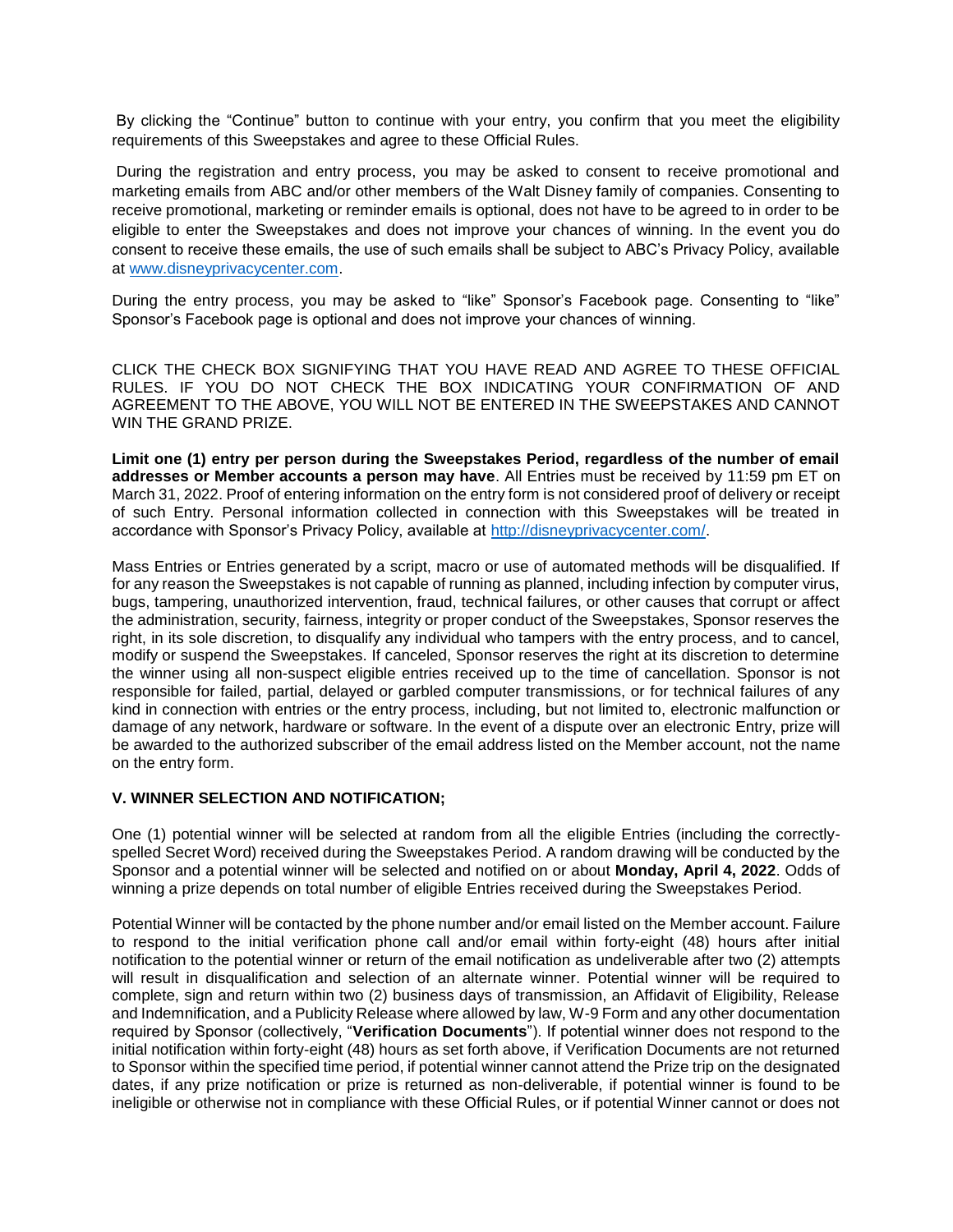accept the prize for any reason, prize may be forfeited and potential winner will be disqualified without compensation of any kind and an alternate winner may be selected in a random drawing (time permitting) from remaining eligible Entries received.

In the event of any dispute concerning the identity of any entrant, the entry will be deemed submitted by the natural person who is the authorized holder of the transmitting Member account. "Authorized account holder" is defined as the natural person who is assigned to an email address by an Internet access provider, online service provider, or other organization (e.g., business, educational institution, etc.) that is responsible for assigning email addresses for the domain associated with the submitted email address.

# **VI. PRIZE**:

One (1) winner ("**Winner**") will receive a vacation package including the following (collectively, the "**Grand Prize**"):

- Delta Airlines Roundtrip economy-class airfare for two (2) persons (i.e., Winner and guest) to/from a major airport near Winner's residence and New York City (exact flights, schedule and route to be determined by Sponsor, in its sole discretion).
- A \$200 VISA Gift card to cover Double-occupancy (i.e., one (1) hotel room with a maximum occupancy of two (2) persons) hotel accommodations for one (1) night at a hotel of the winner's choice (exact hotel to be determined by winner, in its sole discretion);
- One (1) pair of tickets to a current Broadway show at a Truist Nederlander Theatre. The eligible Theatres are: Brooks Atkinson Theatre - SIX, Gershwin Theatre-WICKED, Lunt-Fontanne Theatre-TINA, Marquis Theatre-BEETLEJUICE, Minskoff Theatre-THE LION KING, and Neil Simon Theatre–MJ THE MUSICAL. Winner has the option to select any show from the above list of shows June 1 – December 31, 2022 from the Nederlander Theatre organization (tickets subject to availability). Winner must plan their trip by Wednesday June 1, 2022.

# **Travel must be complete by Sunday, January 1, 2023. Winner and guest must travel on the same itinerary.**

Approximate retail value ("**ARV**") of Grand Prize = \$1,300: Final actual value of Grand Prize trip will be determined at the time of booking and travel may be substantially more or less depending on point of departure, dates of travel and ticket availability. Some restrictions apply. Airline tickets issued in conjunction with the Grand Prize are not eligible for frequent flyer miles, and no code share flights may be used. Sponsor and Prize Provider reserve the right to structure travel route, on a Sponsor-selected carrier for air travel from a major airport near Winner's residence, in its sole discretion. All aspects of the travel portion of the Grand Prize must be conducted on the dates within the range of options provided by Sponsor/Prize Provider, in their sole discretion. Sponsor shall not be responsible for any cancellations, delays, diversions or substitutions or any act or omissions whatsoever by the air carriers, hotels and/or other transportation companies or any other persons providing any of these services or accommodations. Sponsor shall not be liable for any loss or damage to baggage.

Winner must travel with his/her guest on the same itinerary, or prize will be forfeited and, at Sponsor discretion, awarded to an alternate winner, time permitting. Travel and lodging are subject to availability, certain travel restrictions, blackout dates and Sponsor approval apply. Winner and guest must possess all required travel documents, including a valid photo ID. In the event Winner's guest is a minor, Winner must be the parent/legal guardian of such guest. If Winner elects to travel without a guest, no additional compensation will be awarded. Winner is solely responsible for all costs and expenses not specified herein as being awarded, including, but not limited to, meals, tips, hotel incidentals, souvenirs, excursions and additional ground transportation.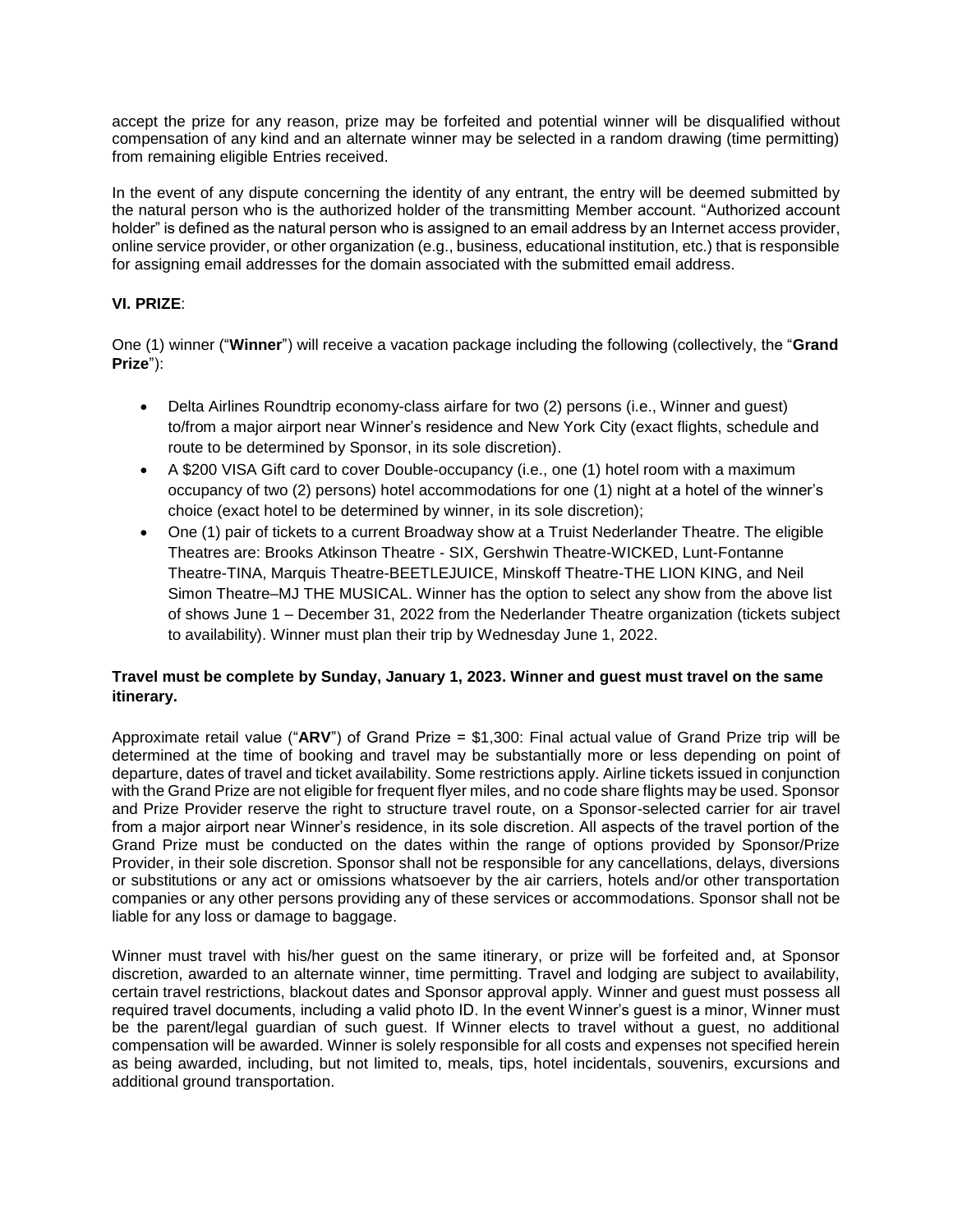No cash alternative or Grand Prize substitutions will be allowed, except Sponsor reserves the right to substitute the Prize or portions thereof of equal or greater value if a prize listed or any portion thereof is unavailable for any reason.

#### **All federal, state and/or local taxes are the sole responsibility of the Winner, who will receive an IRS Form 1099 reflecting the actual final retail value of the Grand Prize valued at \$600 or more.**

Grand Prize is subject to availability. Sponsor is not responsible for the cancellation or preemption of a show/event or for other circumstances that make it impractical or impossible to fulfill this element of the Grand Prize. This element of the Grand Prize has no ARV, and if it becomes impractical or impossible to fulfill this element, Sponsor's only obligation will be to provide the remainder, if any, of the Grand Prize.

In the event Winner and/or guest engage in behavior that (as determined by Sponsor in Sponsor's sole discretion) is obnoxious or inappropriate, threatening, illegal or that is intended to annoy, abuse, threaten or harass any other person, Sponsor reserves the right to terminate the applicable experience early, in whole or in part, and send Winner and/or guest home with no further compensation.

**VII. RELEASES AND LIMITATION OF LIABILITY**: By participating in this Sweepstakes, each entrant agrees: (a) to be bound by these Official Rules and the decisions of the Sponsor, which shall be final in all respects; and (b) to release, discharge and hold harmless Sponsor, Prize Provider, and their respective parent, subsidiary, related, affiliated and successor entities, and their respective officers, directors, agents, representatives and employees, as well as each of their respective successors, representatives and assigns (collectively, the "**Released Parties**") from any and all actions, claims, injury, loss or damage arising in any manner, directly or indirectly, from participation in the Sweepstakes and/or acceptance or use of the Grand Prize.

By accepting the Grand Prize, Winner grants Sponsor and its designees a right to use their name, voice, likeness, biographical data, city and state of residence and entry materials in programming or promotional material, in any media now known or hereafter created or conceived, worldwide in perpetuity, or on a winner's list, if applicable, without further compensation unless prohibited by law. Sponsor is not obligated to use any of the above mentioned information or materials, but may do so and may edit such information or materials, at Sponsor's sole discretion, without further obligation or compensation.

Any information provided by entrants in connection with the Sweepstakes is being provided to Sponsor. You are providing your information to Sponsor.

Neither Sponsor nor the Released Parties will have any liability whatsoever for any injuries, losses or damages of any kind, including but not limited to personal injury or death, resulting from acceptance or participation in prize-related activities.

Winner acknowledges that neither Sponsor nor its agents have made nor are in any manner responsible or liable for any warranty, representation or guarantee, express or implied, in fact or in law, relative to any prize. Any and all warranties and/or guarantees on a prize, if any, are subject to the Prize Provider's terms, therefore, Winner agrees to look solely to such Prize Provider for any such warranty and/or guarantee.

**VIII. DISPUTES; ARBITRATION/CHOICE OF LAW:** Except where prohibited, entrants agree that: (a) any and all disputes, claims, and causes of action arising out of or connected with this Sweepstakes, or any prizes awarded, or the determination of the Winner, shall be resolved individually, without resort to any form of class action, and exclusively by arbitration pursuant to the Rules of the American Arbitration Association, then effective; (b) any and all claims, judgments and awards shall be limited to actual out-of-pocket costs incurred, including costs associated with entering this Sweepstakes but in no event attorneys' fees; and (c) under no circumstances will entrant be permitted to obtain awards for and entrant hereby waive all rights to claim punitive, incidental and consequential damages and any other damages, other than for actual outof-pocket expenses, and any and all rights to have damages multiplied or otherwise increased. All issues and questions concerning the construction, validity, interpretation and enforceability of these Official Rules, or the rights and obligations of entrant and/or Released Parties in connection with the Sweepstakes, shall